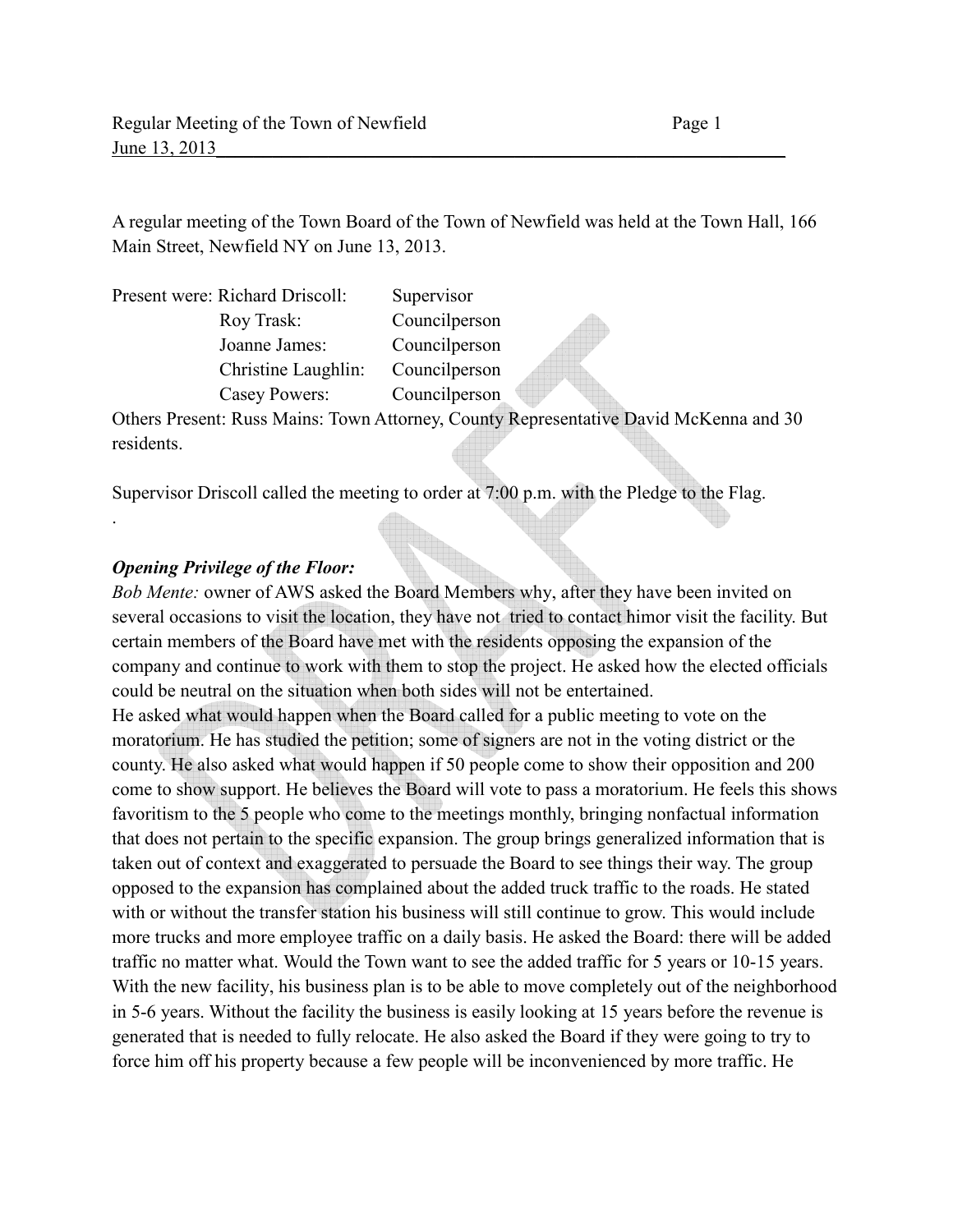asked if the Board had spoken to the Weaver's or Brenno's. Their homes are directly affected everyday by the traffic on all sides of the business. He offered the Board their telephone numbers so they could be contacted.

*Nancy Dolge:* Planning Board Chair updated the Town Board on the Comprehensive Plan schedule. May 2013 the plan was put out for public review in various places. The Planning Board received many positive comments. There was a public discussion on May 21 with about 42 people in attendance. The Planning Board revised the Draft Plan based on the public comment.

The Planning Board voted on June 5 to put the final draft back out for public review, a public hearing will be July  $2^{nd}$ . at the Newfield Fire Hall at 7:00 p.m. after the hearing there will be Planning Board meeting with a vote on a resolution to recommend the final draft of the Comprehensive Plan to the Town Board for adoption.

*Jeff Golden:* thanked the Town Board for the opportunity to speak at the meeting. He urged the Board to continue the process to completion and signature of a transfer station moratorium. He feels it insures the community of any development of this type should require a detailed fact based review of all aspects of the project. He also stated it was not an anti-business document, for it insures a safe sustainable business plan that is in place to protect all parties. The property owners cannot walk away from their properties or business's. He acknowledged the traffic concerns, but felt the Board understood there were more concerns than that single topic. He also urged the Board to approve the Comprehensive Plan. He has read the draft document, attended the meeting and is impressed. He said it contains sorely lacking checks and balances that are needed for development in our community. He also feels it is far from anti-business. It uses a controlled and intelligent approach to ensure the Town of Newfield in its entirety is properly developed to logical planning, ensuring the right thing in the right place. He has experienced what happens when it is a different type of environment and when planning and modification, construction takes place without a full review.

*Gene VanZile:* thanked the Town Board and Planning Board for all the work they do. He commended the Planning Board for their concern and the well-being of our town. He feels that another transfer station is not needed when there 2 nearby. He commented on a conversation he had had with a former AWS employee.

*Brenda Lapp*: asked the Board to have the recorded meeting minutes digitized and put on the Town website for the people who cannot attend the meetings. She felt that way residents could listen to statements from the group opposing the transfer station and Mr. Mente. She would like to see a proposal to start digitizing the minutes of the Town Board meetings and putting them on the Town website.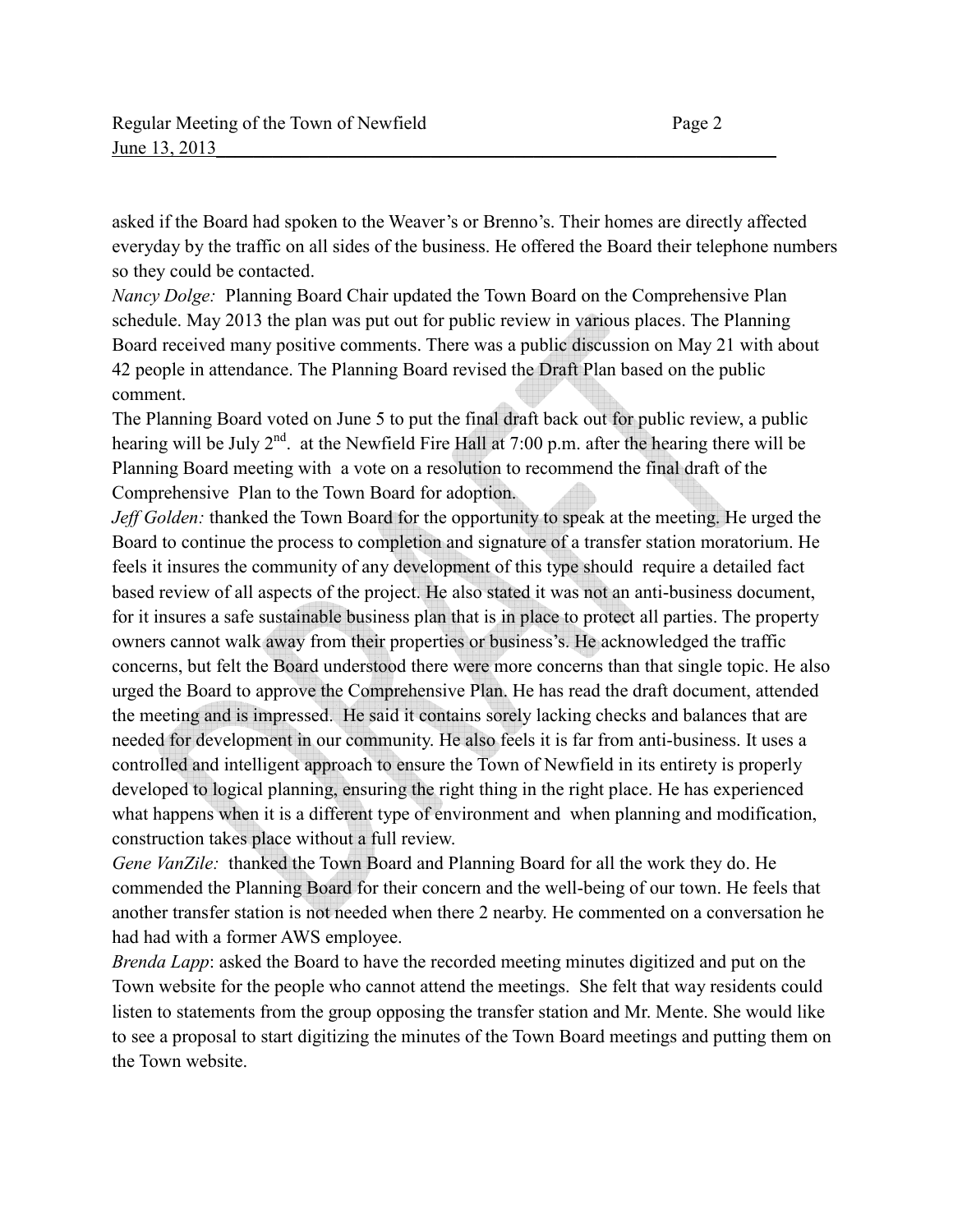*Sandy VanZile*: commented that she and others have been coming to Town Board meetings for over a year with concerns of the proposed transfer station. She referred to comments made that the group is biased against the proposed transfer staion. Mrs. VanZile feels there are more issues than just traffic; pollution and water are concerns as well. She wondered if it was time for the Town of Newfield to adopt a zoning law.

*Marie Terlizzi:* offered a thought that it was her understanding that all states, including New York are running out of space for landfills. It seemed to her the trash business is a dead end business. In 15-16 years we should not be generating the present volume of trash. The goal for Tompkins County is to drastically reduce the amount of trash generated. She wanted to remind people that the long term goal is to reduce the volume of trash created.

## *Agenda Review:*

Supervisor Driscoll asked to add a Presentation by the Newfield Public Library at the beginning of New Business. Change Old Business's Report from the Town Planning Board as it was reported by Nancy Dolge during Privilege of the Floor.

Councilperson Laughlin asked to add an Executive Session after the regular monthly Board Meeting.

## *Adoption of the May 9, 2013 Meeting.*

Motion to adopt the May 9 2013 Regular Meeting Minutes was offered by Councilperson Laughlin and seconded by Councilperson Powers.

ADOPTED: AYES 5 Driscoll, Trask, James, Laughlin, Power

NAYS 0

## *Correspondence:*

Supervisor Drsicoll reported he would address the response from the IRS during his Supervisor's report.

## *Reports:*

Highway: Absent

Water/Sewer: Absent

Environmental/Building Code Enforcement: Absent

County Legislature Representative/David McKenna: reported that the TC3 budget public hearing would be July  $2^{nd}$  at 5:30. Councilperson James asked if he would elaborate on Living Wage proposal that was being entertained. Hhe could not at this time.

Supervisor Report: Supervisor Driscoll reported the Bond Documents would be signed next week for the replacement of the water meters in District 1. He said that within the next few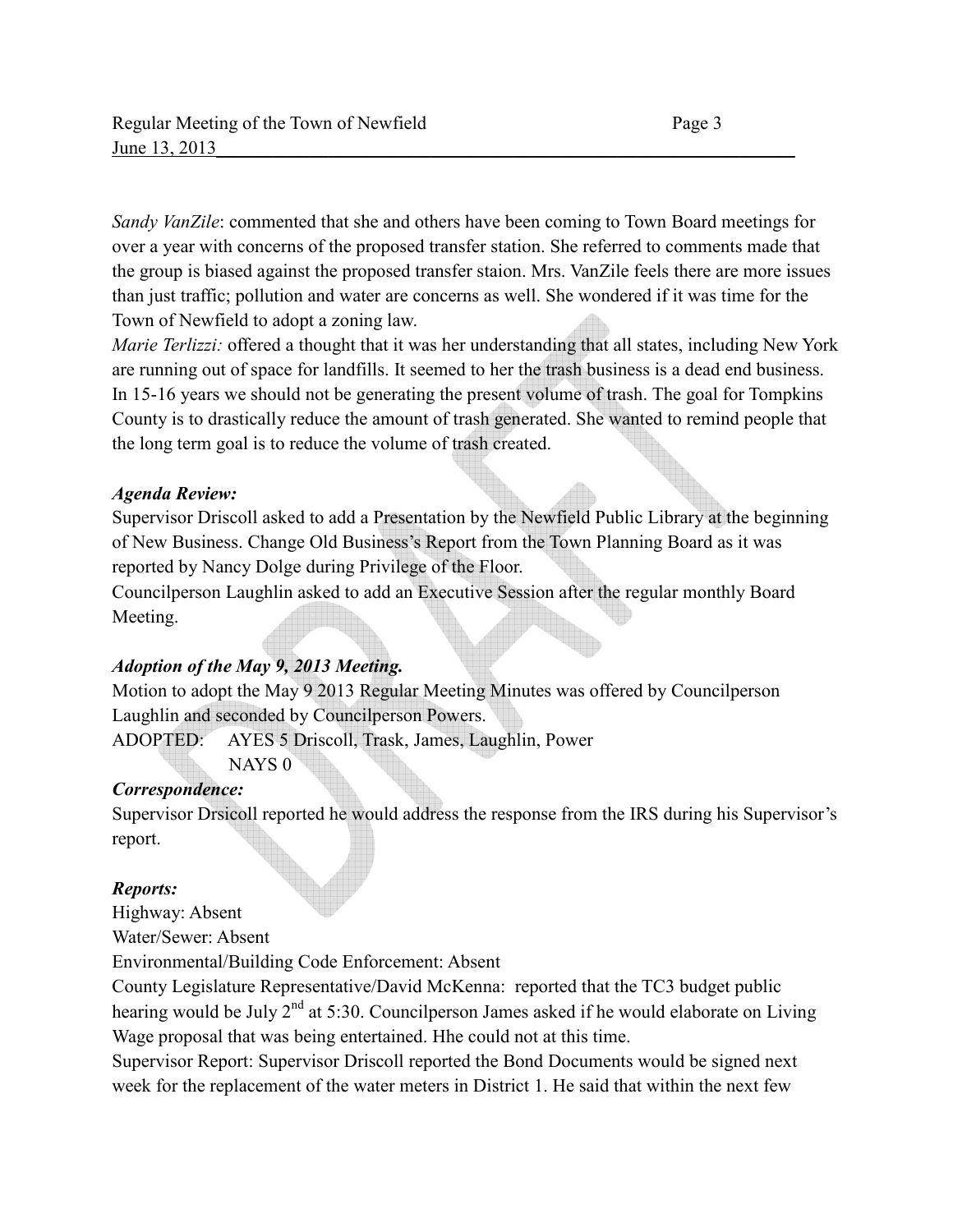weeks Water District 1 users would be receiving a call from the installer to make appointments to replace the meters.

He also reported that he had received a reply from the division of the IRS that deals with fines and penalties. The IRS denied the appeal. The next step is to file an appeal on this first decision. He would like to bring this to the Board for discussion at the June  $27<sup>th</sup>$  work session.

### *New Business:*

Tina Winstead from the Newfield Public Library gave the Town Board the annual report. She reported that over 18,000 people visited the library last year; circulation is rising especially with digitals. She reviewed the programs that are grant funded and various upcoming programs. Supervisor Driscoll asked about the growth of the digital budget. She responded that the Library is not looking at a growing budget. The school ballot passed but that would only make their budget not be a deficit budget. She said she saves on her book budget and when she can get ahead of the demands she will purchase e books or audio books. She does not have a strategy, the library just needs money. Supervisor Driscoll asked if the Finger Lakes Library System could be utilized, she said all the towns share its use. She reported the Library had just received a special Legislative Grant of \$10,000.00 giving thanks to Barbara Lifton.

Supervisor Driscoll announced there were 4 Resolutions being presented this evening. The first being to approve signing a contract for consultation with Attorney Guy Krogh concerning advisement on the High Volume Hydraulic Hydrofracking and Gas Drilling Moratorium Extension. Supervisor Driscoll read proposed Resolution 24-2013.

A motion was offered by Councilperson James to accept, Councilperson Powers seconded. Discussion: Councilperson Laughlin asked what budget line the \$500.00 would be coming from. Supervisor Driscoll stated that the \$500.00 was being donated and it would be put into the Attorney Line. Councilperson Trask asked who the donation was coming from, and was it in hand now. Supervisor Driscoll said he did not know, and the funds had not been received as of yet. Councilperson Trask asked to know who the donation was from as it is pubic information. Councilperson also added that he would like amend to the Resolution the amount paid not to exceed \$500.00 unless approved by the Board. Supervisor Driscoll agreed.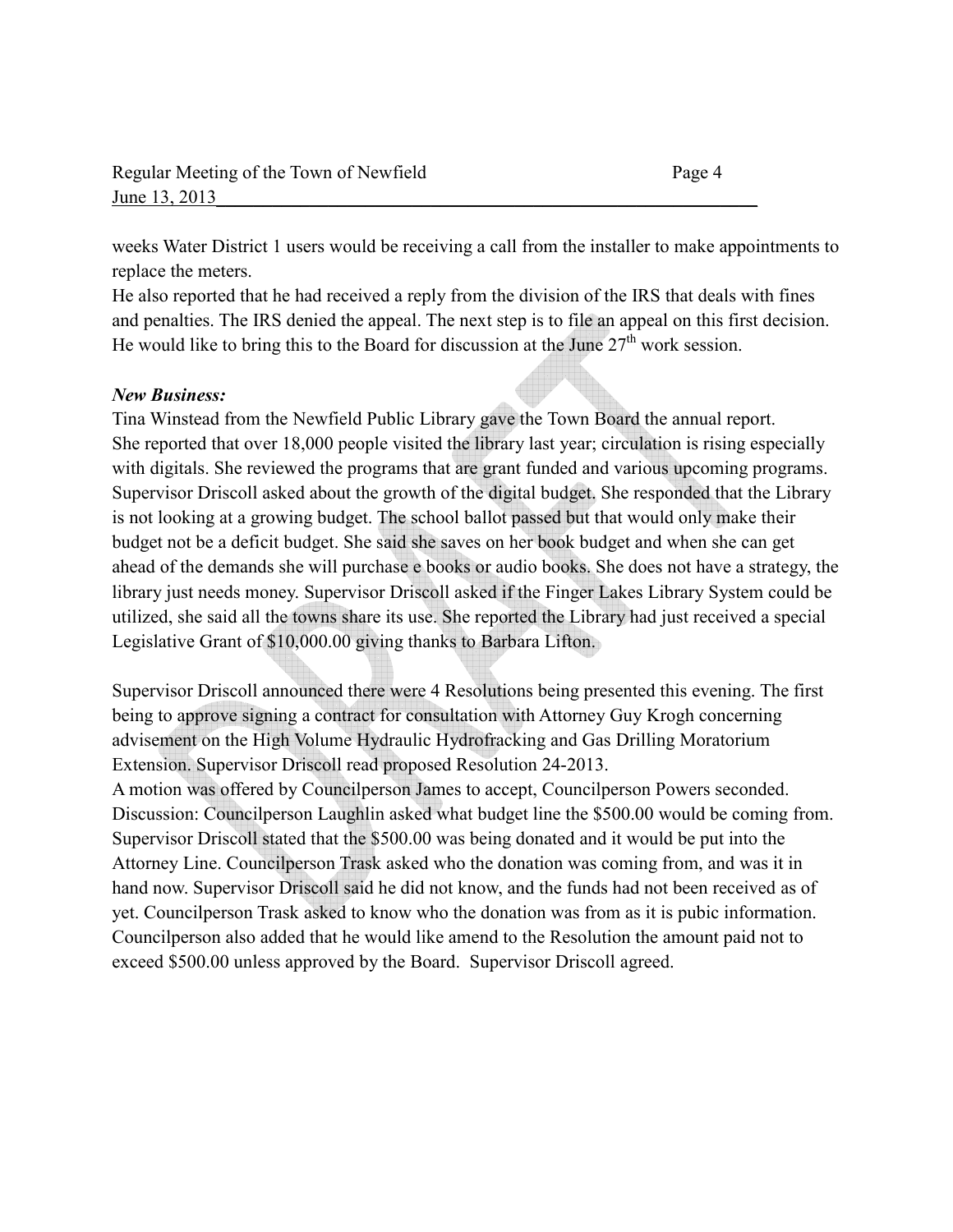# **RESOLUTION 24 -2013**

Whereas the Newfield Town Board adopted Local Law # 1- 2012, a Moratorium Law on High Volume Hydraulic Hydrofracking and Gas Drilling, and

Whereas the Town engaged the services of Guy Krogh as Special Counsel to advise the Town on the Law, and

Whereas Edward Hooks of the firm Harris Beach is on retainer to the Town serving as the Town Attorney, and

Whereas Mr. Hooks has advised the Supervisor that the firm of Harris Beach provides representation to companies engaged in Mineral Extraction in New York State, Tompkins County and the Town of Newfield, and

Whereas such representation by his firm may place Mr. Hooks in conflict with his duties representing the Town of Newfield, and

Whereas the Town now wishes to adopt a Law extending a Moratorium on High Volume Hydraulic Hydrofracking and Gas Drilling, and

Whereas Guy Krogh is available to serve as Special Counsel for this purpose,

Now Therefore Be it Resolved that the Supervisor is directed to enter in to an agreement and engage Guy Krogh as Special Counsel to advise the Town Board on the exploration and adoption of an Extension Moratorium Law on High Volume Hydraulic Hydrofracking and Gas Drilling, and Be It Further Resolved that the Town shall appropriate of \$500, and not to exceed such amount unless approved by the Board for such services.

ADOPTED: AYE: 3 Driscoll, James and Powers NAY: 2 Trask and Laughlin

Supervisor Driscoll brought forward proposed Resolution 25-2013. He asked for the expiration date to be corrected. And it read as follows: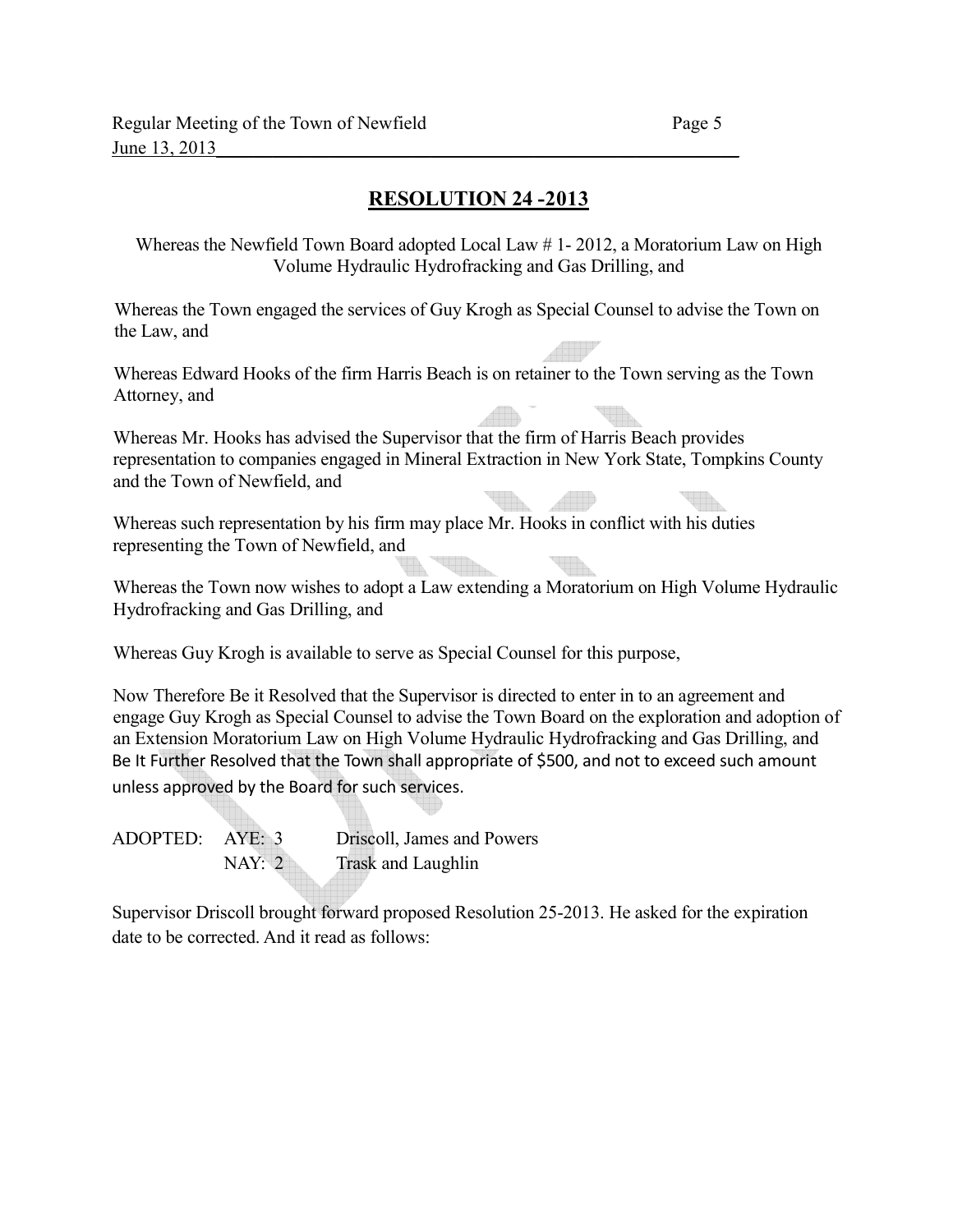### **RESOLUTION 25-2013**

Whereas the Planning Board of the Town of Newfield was established by Local Law No. 1- 2007, and

Whereas the Planning Board is comprised of five members currently serving staggered terms of five years or less, and

Whereas the term of Planning Board Member Gary Goff has expired, and

Whereas Mr. Goff has communicated his desire to stand for re-appointment,

Now, therefore be it resolved that the Newfield Town Board hereby appoints Gary Goff to the Planning Board of the Town of Newfield for a five year term ending May 08, 2018.

Motion was made by Councilperson Trask to accept the proposed resolution, Councilperson Powers seconded.

ADOPTED: AYE 5 Driscoll, Trask, James, Laughlin, and Powers NAY 0

Supervisor Driscoll read the following proposed Resolution:

Supervisor Driscoll said he had reserved the Newfield Fire Hall for that evening in consideration of the public attendance for 2 public hearings. It was agreed that was for best.

Councilperson Powers offered a motion to accept the proposed Resolution, seconded by Councilperson James.

Discussion: Councilperson Laughlin asked that it be considered to begin the Public Hearings earlier than 7:00 p.m., Councilpersons Trask and Powers also agreed.

### **Resolution 26-2013 Set Public Hearing for Solid Waste Transfer Station Moratorium Law**

Whereas the Newfield Town Board has undertaken the consideration of a One-Year Moratorium Law on the Construction and Operation of Commercial Solid Waste Management Facilities in the Town, and

Whereas the Town Board has been meeting since January 2013 to discuss, review and debate a specimen law, and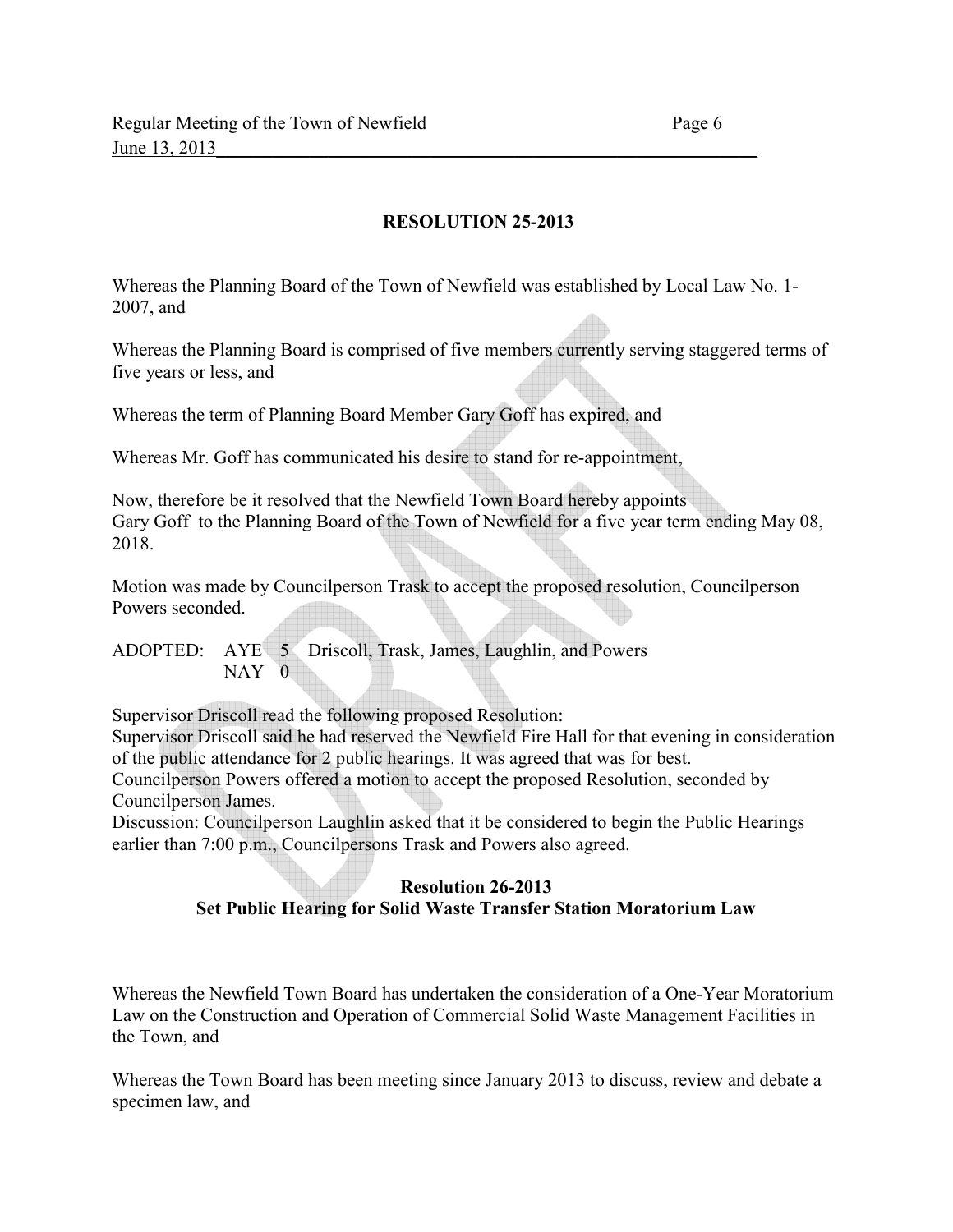Whereas the Town Board is presenting a Final Draft of a Moratorium Law on Solid Waste Managament Facility on July 1, 2013

Now Therefore Be It Resolved that the Town Board shall convene a Public Hearing on July 11, 2013 at 6:00 pm at the Newfield Fire Hall for public comment on a **"A Local Law Providing for a Moratorium on the Construction and Operation of Commercial Solid Waste Management Facilities".** 

 $\triangle$ 

Be it further resolved: the Regular Newfield Town Board Meeting shall occur following.

| ADOPTED: AYES 5 |        | Driscoll, Trask, James, Laughlin and Powers |  |
|-----------------|--------|---------------------------------------------|--|
|                 | NAYS 0 |                                             |  |

Supervisor Driscoll presented the next Resolution concerning setting a public hearing date for public comment on "Law to Extend the Moratorium Effected by Local Law Number 1 of 2012 for an Additional One Year".

Motion to accept the proposed Resolution was offered by Councilperson Powers, seconded by Councilperson James.

Discussion: Councilpersons Laughlin and Trask felt that this public hearing should begin at 6:30 p.m.

## **RESOLUTION 27- 2013**

**"Law to Extend the Moratorium Affected by Local Law Number 1 of 2012 for an Additional One-Year Period"**

Whereas the Newfield Town Board adopted Local Law 1-2012 in July 2012 a One-Year Moratorium Law on High Volume Hydrofracking in order to complete work on laws and resolutions intended to protect the Town's assets, and

Whereas the work on these laws and resolutions has been proceeding but requires more time for their presentation and adoption by the Town, and

Whereas the Town Board is presenting a Final Draft of a Moratorium Law Extension for public review on July 1, 2013,

Now Therefore Be It resolved that the Town Board shall convene a Public Hearing on July 11, 2013 at 7:00 pm at the Newfield Fire Hall for public comment on a **"Law to Extend the Moratorium Effected by Local Law Number 1 of 2012 for an Additional One-Year Period"**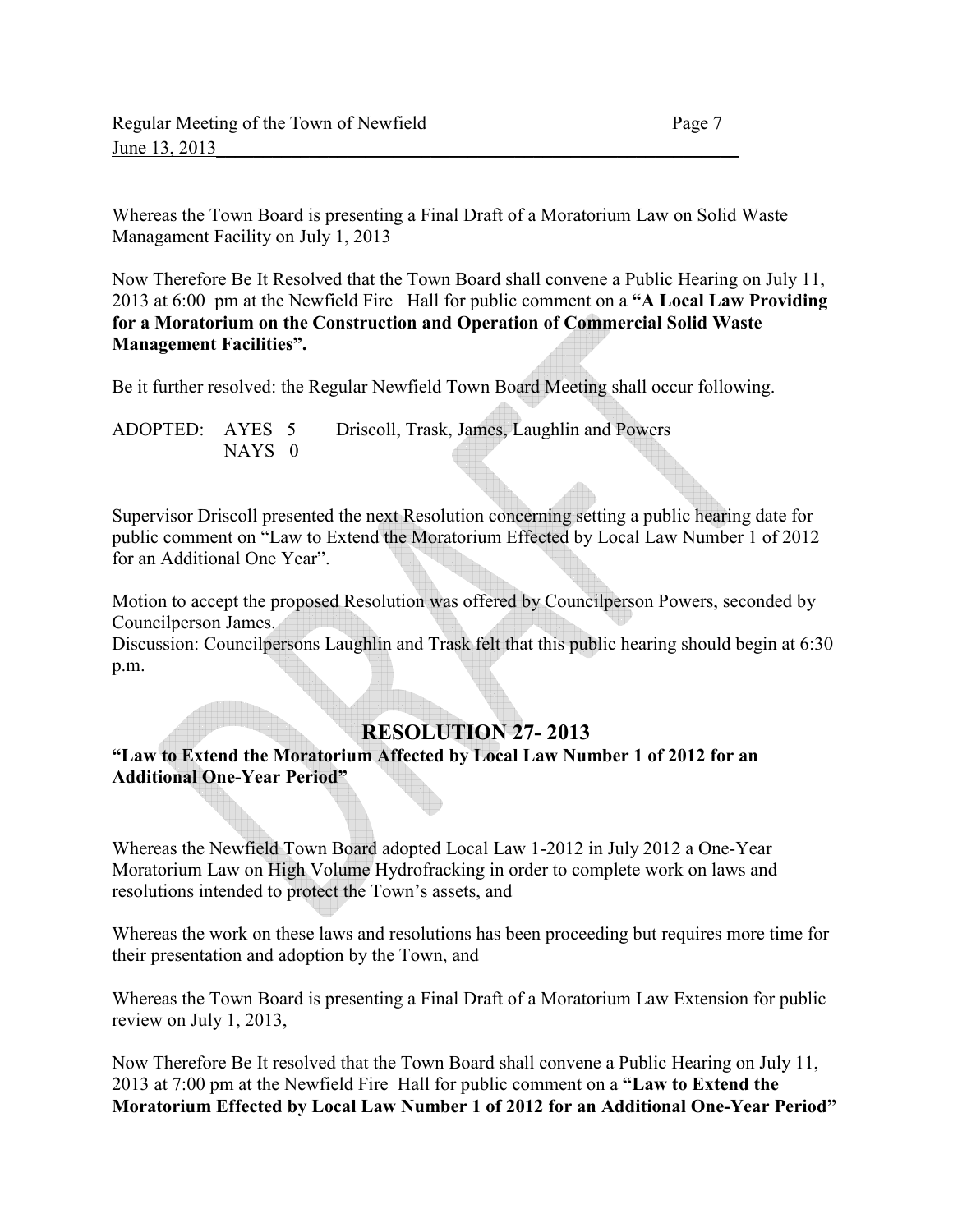| ADOPTED AYES |     | Driscoll, James and Powers |
|--------------|-----|----------------------------|
|              | NAY | Trask and Laughlin         |

Councilperson Trask asked about the FOIL request. Supervisor Driscoll stated that it was due by June 30, 2013. He asked that all Board Members go through their Town email and personal email concerning the FOIL request.

#### *Audit of Claims*

Motion was made by Councilperson Laughlin and seconded by Councilperson Powers to approve the May Expenses

. ADOPTED: AYES 5 Driscoll, Trask, James, Laughlin, and Powers NAYS 0

Vouchers were reviewed by Councilperson Laughlin and Councilperson Powers, the Board authorized to the payments of the following amounts:

| General Fund           | \$53,425.62 |  |
|------------------------|-------------|--|
| Street Light Fund      | \$1,117.10  |  |
| Highway Fund           | \$81,129.25 |  |
| <b>Recreation Fund</b> | \$3,980.31  |  |
| Water District 1       | \$2,358.11  |  |
| Water District 2       | \$2,607.92  |  |
| Sewer Fund             | \$381.93    |  |
| Trust & Agency         | \$2,566.82  |  |
|                        |             |  |

Adopted AYES 5 Driscoll, Trask, James, Laughlin and Powers  $NAY$  0

*Work Session:* June 27, 2013 at 6:00 p.m. also Monday June 17, 2013 at 6:00 p.m. to complete the Town's statement to the DEC.

Motion was made to recess at 7:55 p.m. then resume into an Executive Session at 8:15 p.m. for discussion concerning a collective bargaining issue.

At 8:30 p.m. the meeting was called back into order with a motion by Councilperson Laughlin, seconded by Councilperson Powers. Councilperson Laughlin offered a motion to adjourn the regular Meeting of the Newfield Town Board at 8:40 p.m. Councilperson Powers seconded.

Respectfully Submitted June 21, 2013 Karen Miller Kenerson Town Clerk